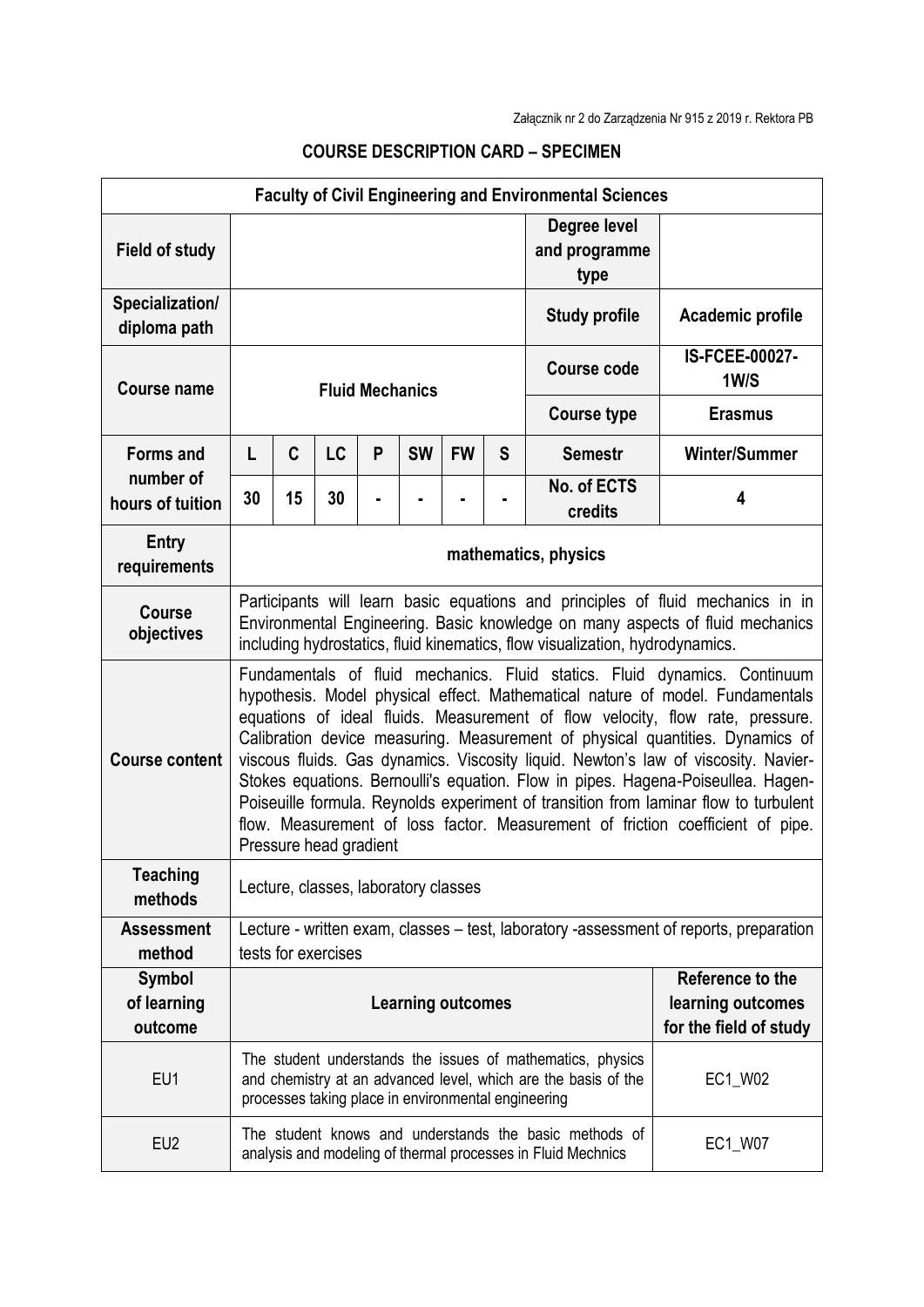| EU <sub>3</sub>                                 | Properly select and use the known methods and tools, including<br>advanced information and information, numerical, simulation and<br>experimental techniques when solving complex engineering<br>problems based on Fluid Mechanics                | EC1_U05                |                |  |  |  |
|-------------------------------------------------|---------------------------------------------------------------------------------------------------------------------------------------------------------------------------------------------------------------------------------------------------|------------------------|----------------|--|--|--|
| EU4                                             | Plan and conduct experiments, including measurements of the<br>physical quantities of devices used in Fluid Mechanics                                                                                                                             | EC1_U07                |                |  |  |  |
| EU <sub>5</sub>                                 | Explaining cognitive and practical problems, consulting experts<br>in cases of difficulties in solving them on their own.                                                                                                                         | EC1_K03                |                |  |  |  |
| Symbol of<br>learning<br>outcome                | <b>Type of tuition during</b><br>which the outcome<br>is assessed                                                                                                                                                                                 |                        |                |  |  |  |
| EU1                                             | lecture written examination, accounting exercises                                                                                                                                                                                                 | L, C                   |                |  |  |  |
| EU <sub>2</sub>                                 | lecture written examination, accounting exercises                                                                                                                                                                                                 | L, C                   |                |  |  |  |
| EU <sub>3</sub>                                 | accounting exercises                                                                                                                                                                                                                              |                        | C, LC          |  |  |  |
| EU4                                             | observation of work on exercises, accounting exercises                                                                                                                                                                                            | C, LC                  |                |  |  |  |
| EU <sub>5</sub>                                 | observation of work on exercises, accounting exercises                                                                                                                                                                                            | C, LC                  |                |  |  |  |
|                                                 | Student workload (in hours)                                                                                                                                                                                                                       | No. of hours           |                |  |  |  |
| <b>Calculation</b>                              | lecture attendance                                                                                                                                                                                                                                | 15                     |                |  |  |  |
|                                                 | participation in laboratory classes and accounting exercises                                                                                                                                                                                      | 45                     |                |  |  |  |
|                                                 | preparation for reports                                                                                                                                                                                                                           | 15                     |                |  |  |  |
|                                                 | work on reports                                                                                                                                                                                                                                   | 15                     |                |  |  |  |
|                                                 | participation in student-teacher sessions related to the reports                                                                                                                                                                                  | 20                     |                |  |  |  |
|                                                 | implementation of reports                                                                                                                                                                                                                         | 10                     |                |  |  |  |
|                                                 | preparation for and participation in exams<br><b>TOTAL:</b>                                                                                                                                                                                       | 10                     |                |  |  |  |
|                                                 | 115<br>No. of                                                                                                                                                                                                                                     |                        |                |  |  |  |
|                                                 | <b>HOURS</b>                                                                                                                                                                                                                                      | <b>ECTS</b><br>credits |                |  |  |  |
|                                                 | Student workload –activities that require direct teacher participation                                                                                                                                                                            | 55                     | $\mathbf{2}$   |  |  |  |
|                                                 | <b>Student workload -practical activities</b>                                                                                                                                                                                                     | 55                     | $\overline{2}$ |  |  |  |
| <b>Basic</b><br>references                      | 1. Munson B.R.: Fundamentals of fluid mechanics : international student version, Wiley<br>2009<br>2. Fox R. W., Pritchard P.J., McDonald A.T. Introduction to fluid mechanics Wiley 2010<br>3. . Spurk J.H.: Fluid Mechanics Springer-Verlag 1997 |                        |                |  |  |  |
| <b>Supplementary</b><br>references              | 4. Fletcher C.A.J.: Computational Techniques foFluid Dynamics. P1, P2, P3., Springer-<br>Verlag, 1999<br>5. Douglas J.F. i in. Fluid Mechanics. 5th ed. Pearson Ed. Ltd. 2003                                                                     |                        |                |  |  |  |
| Organisational<br>unit conducting<br>the course | Date of issuing<br><b>HVAC Departmen</b><br>the programme                                                                                                                                                                                         |                        |                |  |  |  |